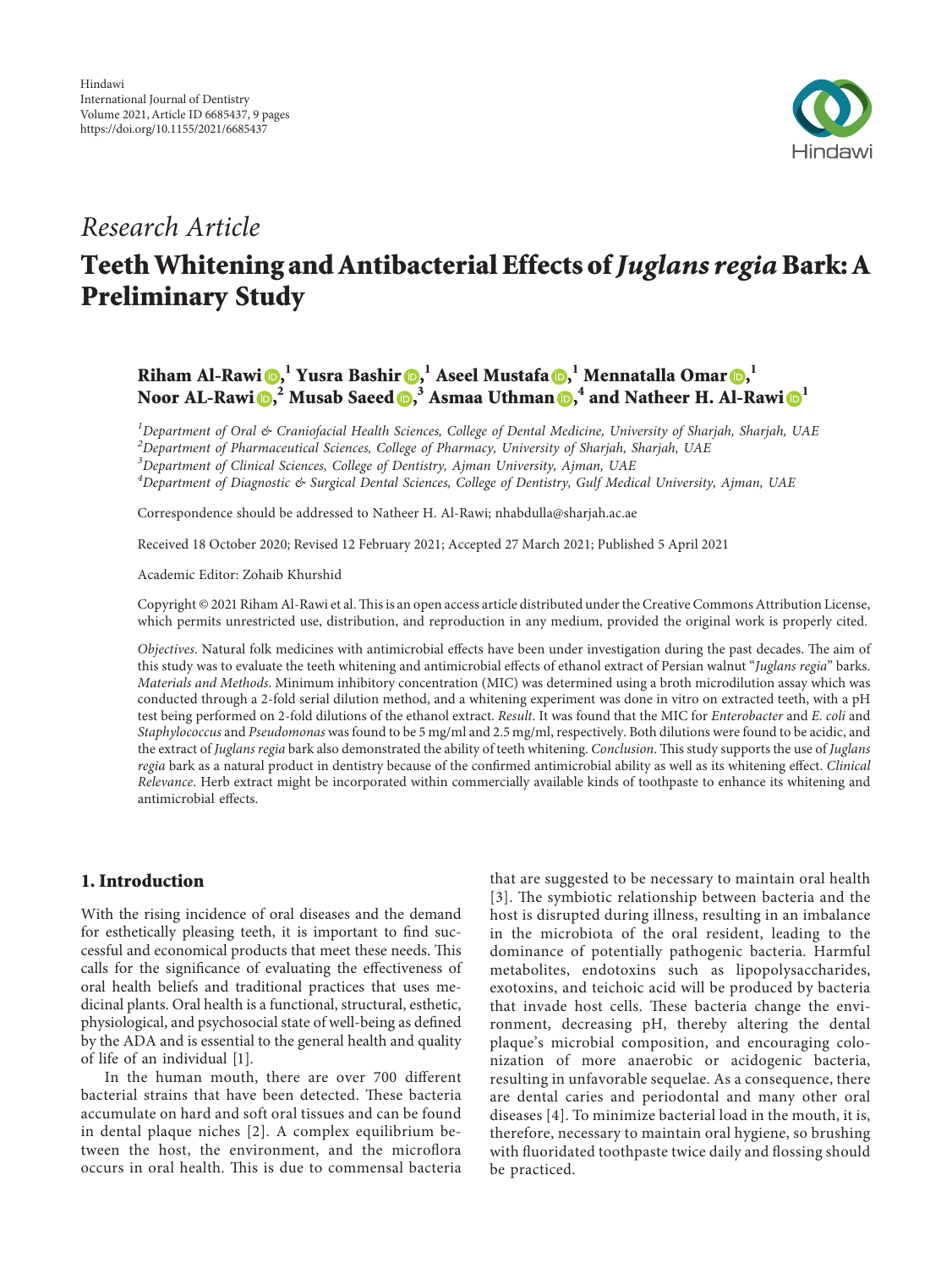Using adjunctive products is also recommended like mouthwashes and special dentifrices according to their indications. One of the most common concerns with dental esthetics is the color of teeth. There has been a massive interest lately in getting whiter teeth. Teeth whitening products can be roughly classified into two main categories that include peroxide-containing bleaching agents and dentifrices. Bleaching agents can be used at home or done by a dentist. Typically, they are associated with tooth sensitivity and mild irritation of the soft tissue. On the other hand, dentifrices operate either by polishing, chemical chelation, or some other nonbleaching actions, so they are considered much milder but less effective. Both means of whitening require compliance and are relatively expensive, and since staining will inevitably occur, this requires retreatment and adds more to the cost.

Plants have been used for medicinal purposes for several decades, with an increased propensity for self-medication, and are still commonly used to this day. This is primarily due to the side effects of several synthetic medications, the emergence of resistance to many infectious disease medications, and the high cost of medication. These medicinal plants have active ingredients and can either be used directly without industrial processing or can be processed for purification and alteration, which can then be integrated into medicinal products. Some plants show promising potential, but many of them remain untested. Juglans regia is one of these ancient traditional plants, which is identified with various names in many parts of the world, including Persian walnut, common walnut, English walnut, Carpathian walnut, and Madeira nut [\[5\]](#page-8-0). In various cultures, it also has various local words, such as derum, dandasa, and Sewak. Due to the advantages that it offers for oral health, the bark of this tree has traditionally been used as a teeth-cleaning twig. This involves cleaning of oral cavity, teeth whitening, which is commonly done in North Africa, South Asia, and the Middle East, as well as preventing the formation of calculus and bad breath. Not only did this plant serve dental purposes, but it was also used as a lip dye similar to lipsticks for cosmetic purposes [\[6](#page-8-0)].

Unfortunately, studies have not proved these advantages well. Therefore, the purpose of this study is to assess the efficacy of Juglans regia bark, especially in terms of in vitro whitening, antimicrobial effect, and pH level. Because of its lower cost, wide availability, and ease of use, it can be used as an adjunctive way to improve regular oral hygiene maintenance and provide esthetic enhancement.

### 2. Materials and Methods

This laboratory in vitro study was conducted at the Sharjah Institute of Medical Researches (SIMR), University of Sharjah, Sharjah, UAE.

#### 2.1. Inclusion Criteria

- (1) Stem bark origin exclusively from Northern Iran
- (2) Sound anterior teeth without intrinsic stain
- 2.2. Exclusion Criteria
	- (1) Stem barks from an unknown source
	- (2) Teeth with extensive caries and/or with intrinsic stain

Stem bark collection and extraction were made as follows.

2.3. Collection and Management of Juglans regia Samples. The stem bark of Juglans regia was collected from a local market in Naif Souq, Dubai, United Arab Emirates, and was confirmed by the supplier that the origin is from Northern Iran. The plant was ground at a carpentry shop into fine powder. The powder was then weighed with a total weight of 820 grams.

2.4. Ethanol Extract Preparation. The powder was split into two equal masses and evenly deposited into two large flasks. Then, 99% ethanol was added till the powder was completely suspended. This was done to ensure the complete saturation of the ethanol by the powder. To allow the powder to dissolve, the mixture was shaken for 10 minutes and allowed to settle for 10 minutes. This resulted in the solution separating into 2 layers: a liquid ethanolic layer and a layer of undissolved powder precipitated into the bottom of the flask. Using a Buchner funnel, the liquid was filtered through double filter paper, and a vacuum suction was used to isolate the liquid from the undissolved powder. This method was carried out three times for each of the flasks. The resulting liquid was then evaporated using a rotary vapor machine to evaporate the ethanol, which resulted in a concentrated extract. The extract was then stored in vials and kept open for a few days in order to allow more ethanol to evaporate. To achieve a concentration of  $0.25 \text{ mg}/\mu l$ , the extract was dissolved in DMSO (Dimethyl Sulfoxide), a highly polar organic liquid that is commonly used as a chemical solvent.

2.5. Identification of Extract Components. As the samples dried up,  $50 \mu L$  of derivatization agent was added to each sample and left for about 30 minutes.  $150 \mu L$  of hexane solvent was later added and mixed with the existing solution. The solution was filtered by 0.22 um PTFE syringe filter and then transferred into GC vials, and they were ready to be processed by GC- MS (gas chromatography-mass spectrometry) to identify the extract components. The individual compounds in the extractives were identified by their retention time relative to known compounds, as shown in Figure [1.](#page-2-0)

2.6. Antimicrobial Test Preparation. The antimicrobial activity was evaluated against gram-positive Staphylococcus, gram-negative Escherichia coli, Pseudomonas, and Enterobacteria. The method used was 2-fold serial dilution with a duplicate done for each bacterium and their respective antibiotics on 96-well plates ( $12 \times 8$ ), starting with 5.0 mg/ml concentration. Two well plates each contain 2 bacterial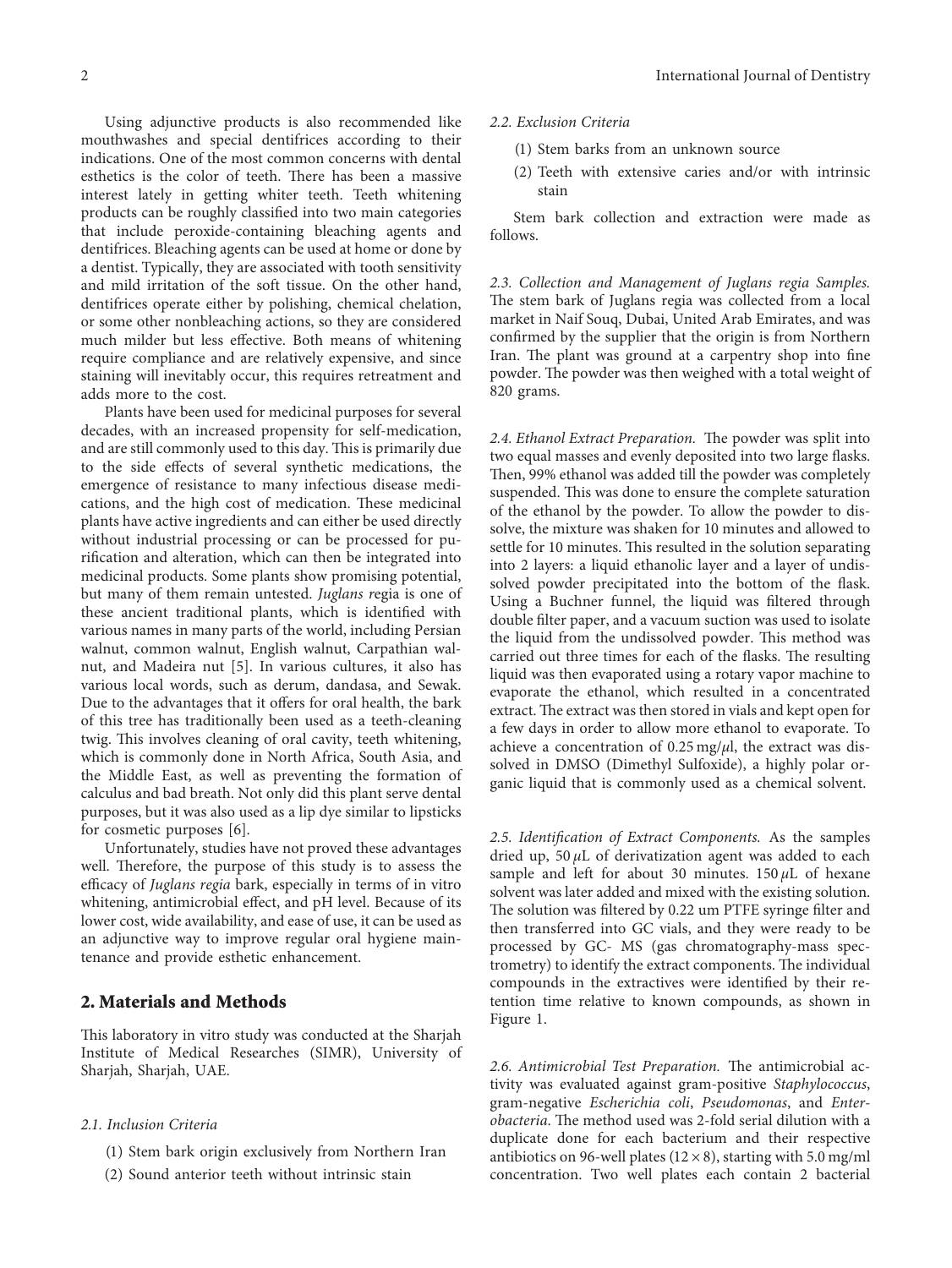<span id="page-2-0"></span>

samples, one containing Staphylococcus and Pseudomonas and the other containing E. coli and Enterobacter. DMSO was used as a negative control to ensure that bacterial growth inhibition was due to the active ingredient in the extract and not DMSO. Amikacin antibiotic was used as a positive control for E. coli and Pseudomonas, and Ciprofloxacin antibiotic was used for Staphylococcus and Enterobacter. Positive control was used to ensure that there was inhibition of growth, seen as lack of turbidity, and to compare these results to the effect of the extract on bacteria. Growth control consisting of bacteria suspended in broth was used to ensure that the broth was of nutritional value to the bacteria and resulted in growth. Media control consisting of broth only was used to ensure the purity of the broth.

Each of the incubated bacteria was suspended in saline to achieve an optical density of 0.5 McFarland units.  $100 \mu l$  of each suspended bacterium was added to test tubes containing 9.9 ml of broth to achieve a total volume of 10 ml of broth containing suspended bacteria.

A 96-well plate was used, each well plate has 12 columns and 8 rows (A-H) as shown in Tables [1](#page-3-0) and [2,](#page-5-0) and since each plate was used for 2 bacteria, there was a mirror image in each well plate. The starting concentration was 5.0 mg/ml. To achieve this concentration,  $2 \mu l$  was taken from the extract (0.25 mg/ $\mu$ l), but since it is a 2-fold serial dilution, 4  $\mu$ l was taken. In order to achieve a total volume of  $100 \mu l$  in A1 and B1, 96  $\mu$ l of broth containing suspended bacteria and 4  $\mu$ l of extract (0.25 mg/ $\mu$ l) were added for every bacterium. 50  $\mu$ l of broth containing suspended bacteria was added to all the wells from A2 to A12 and B2 to B12. Using a micropipette,  $50 \mu l$  of A1 was transferred to the next well (A2), which already contained  $50 \mu l$  of broth containing suspended bacteria, resulting in a 1 : 2 serial dilution, which resulted in a 2.5 mg/ml concentration. This transfer step was repeated consecutively till A12, discarding 50  $\mu$ l from the last well to end up with the same volume in all the wells  $(50 \,\mu\text{L})$ . Therefore, the sample concentrations were  $5.000$  mg/ml,  $2.500 \text{ mg/ml}$ ,  $1.250 \text{ mg/ml}$ ,  $0.625 \text{ mg/ml}$ , and so on. The duplicate that was done in row B was to eliminate experimental errors.

For C1and D1 wells, a positive control consists of  $5 \mu$ l of the complimentary antibiotic with  $95 \mu l$  broth containing suspended bacteria. 50  $\mu$ l of broth containing suspended bacteria was added to all the wells from C2 to C9 and D2 to

D9. 50 μl was taken from C1 and transferred to the next well (C2) which already contained  $50 \mu l$  of broth containing suspended bacteria. This transfer step was repeated consecutively till C9, discarding 50  $\mu$ l from the last well to end up with the same volume in all the wells. A duplicate was done in row D.

Other controls include negative control consisting of  $2 \mu$ DMSO in  $48 \mu l$  of broth containing suspended bacteria in C10 and D10, growth control consisting of  $50 \mu$ l broth and  $50 \mu l$  of bacteria suspended in saline in C11 and D11, and media control consisting of 100  $\mu$ l broth in C12 and D12. The whole procedure was done in the other half of the same well plate for the other bacteria, as well as in the second well plate for the other two bacteria. The well plates were incubated for 24 hours at 37°C degrees and were then assessed visually for turbidity and carried into a microplate reader and scanned. The microplate reader measures optical density which gives values correlated with bacterial growth.

Due to Juglans regia's intense color, turbidity could not be assessed for the first three concentrations that were tested against each bacterium; therefore, subculture analysis was done to confirm the presence or absence of bacterial growth at concentrations 5.000 mg/ml, 2.500 mg/ml, and 1.250 mg/ ml. A 50  $\mu$  from the selected wells was transferred into agar plates and allowed to incubate for a further 24 hours. The plates were then analyzed.

2.7. Whitening Experiment Preparation. Thirty sound human anterior teeth of varying shades with intact enamel layer and having no intrinsic staining were collected from the oral surgery clinic in the University Dental Hospital Sharjah and were stored in saline following extraction for this study. Fifteen teeth were randomly selected to be brushed with the extract, and fifteen were selected as control. Eight teeth were brushed with saline, and the remaining seven were only stored in saline with no brushing. All teeth were artificially stained by immersing them in a solution of tea prepared by dissolving 5 tea bags, 20 grams each, in 175 ml of water at  $60^{\circ}$ C. The tea was allowed to cool, and the teeth were then immersed for 12 hours. A baseline shade was captured using Vita EasyShade® Advance 4.0. A solution was made using<br>the antimicrobial result of MIC (5 mg/ml) by dissolving 1 g the antimicrobial result of MIC (5 mg/ml) by dissolving 1 g of Juglans regia extract in 2 ml DMSO and 198 ml saline. The fifteen selected case teeth were brushed with a manual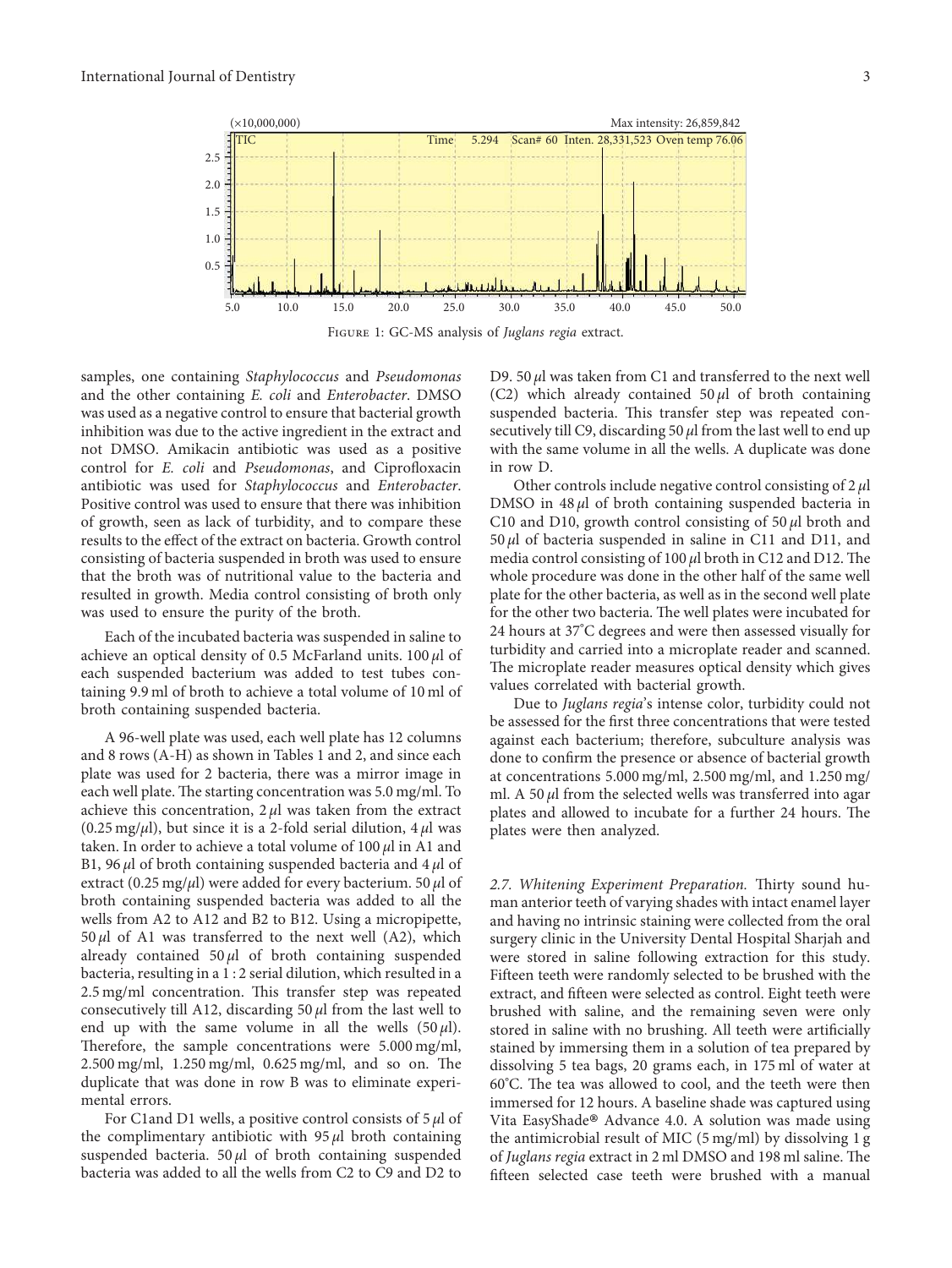<span id="page-3-0"></span>

|                    | $5.0 \text{ mg/mL}$ | $2.5 \,\mathrm{mg/ml}$ | $1.25$ mg/mL | mg/mL<br>4<br>0.625 | $.313$ mg/m $I$<br>LN | $156 \,\mathrm{mg/ml}$<br>c | $078 \,\mathrm{mg/ml}$<br>N | $039 \,\mathrm{mg/ml}$<br>$\infty$ | $020 \,\mathrm{mg/ml}$ | $010 \,\mathrm{mg/ml}$ | $005 \,\mathrm{mg/ml}$ | $002$ mg/ml<br>$\approx$ |
|--------------------|---------------------|------------------------|--------------|---------------------|-----------------------|-----------------------------|-----------------------------|------------------------------------|------------------------|------------------------|------------------------|--------------------------|
| taphylococcus      | 3.888               |                        |              | 1.327               | $\frac{442}{5}$       | 1.462                       | 1.355                       | .355                               | 1.399                  | 1.312                  | 1.396                  | .403                     |
| taphylococcus      | 3.77                |                        |              | .136                | 1.321                 | 1.419                       | 1.328<br>1.349              | 1.306                              | 1.285                  | 1.34                   | 1.339                  | 1.333                    |
| iprofloxacin       | 132                 | 0.16                   | 0.238        | .328                | 1.356                 | 1.354                       |                             | 1.342                              | 1.348                  | 1.366                  | 1.345                  | 0.208                    |
| iprofloxacin       | 0.17                | 191                    |              | .376                | 1.345                 | 1.271                       | 1.37                        | 1.38                               | 1.385                  | 1.454                  | 1.458                  |                          |
| Amikacin           | 0.12                | 0.161                  | 0.20C        | .674                | 0.657                 | 0.722                       | 0.752                       | 0.742                              | 0.677                  | 0.758                  | 0.77                   | 0.258<br>0.232<br>0.268  |
| Amikacin           | 0.185               | 0.19                   | 0.228        | ,717                | 0.726                 | 0.746                       | 1.757                       | 0.796                              | 1.777                  | 0.741                  | 0.761                  |                          |
| <b>Pseudomonas</b> | 3.513               | 1.62                   | 0.582        | 0.87                | 0.734                 | 1717                        | 0.862                       | 0.856                              | 0.759                  | 0.776                  | 0.852                  | 1.043                    |
| Pseudomonas        | $\frac{83}{5}$      | 2.196                  | .574         | ,816                | 0.969                 | 0.884                       | 0.912                       | 0.969                              | 0.953                  | 0.931                  | 0.999                  | 079                      |
|                    |                     |                        |              |                     |                       |                             |                             |                                    |                        |                        |                        |                          |

| į                                                            |
|--------------------------------------------------------------|
|                                                              |
|                                                              |
| ֖֖֖֖֖֖ׅ֪ׅׅ֖֪ׅ֖֧֪ׅ֪֪ׅ֖֚֚֚֚֚֚֚֚֚֚֚֚֚֚֚֚֚֚֚֚֚֚֚֚֚֚֚֡֬֝֬֓֞֝֬֓֬֝֬ |
|                                                              |
|                                                              |
| į                                                            |
| l                                                            |
| I<br>J                                                       |
|                                                              |
|                                                              |
| ֖֖֖֖֖֧ׅ֧ׅ֖֧֚֚֚֚֚֚֚֚֚֚֚֚֚֚֚֚֚֚֚֚֚֚֚֚֚֚֚֬֝֝֬֝֓֬                |
|                                                              |
|                                                              |
| ra ta                                                        |
|                                                              |
|                                                              |
|                                                              |
|                                                              |
|                                                              |
| í                                                            |
| i                                                            |
|                                                              |
|                                                              |
|                                                              |
|                                                              |
|                                                              |
|                                                              |
| The search                                                   |
| $\frac{1}{2}$                                                |
| i                                                            |
| and date                                                     |
|                                                              |
|                                                              |
| ì                                                            |
| Co son se                                                    |
| j                                                            |
|                                                              |
| Í                                                            |
| $\frac{1}{2}$                                                |
| ١                                                            |
|                                                              |
|                                                              |
|                                                              |
|                                                              |
|                                                              |
| ١                                                            |
|                                                              |
|                                                              |
|                                                              |
|                                                              |
|                                                              |
|                                                              |
|                                                              |
|                                                              |
| ļ<br>I                                                       |
|                                                              |
|                                                              |
| Í                                                            |
| ì                                                            |
|                                                              |
|                                                              |
|                                                              |
| I<br>ׇ֚֚֚֕                                                   |
| .<br>با                                                      |
|                                                              |
|                                                              |
| <br>֚֚֚֚֬                                                    |
|                                                              |
|                                                              |
|                                                              |
|                                                              |
|                                                              |
|                                                              |
|                                                              |
|                                                              |
|                                                              |
| ļ                                                            |
| $\overline{a}$                                               |
|                                                              |
|                                                              |
| j,<br>ļ                                                      |
|                                                              |
| i<br>J<br>ł.                                                 |
| ţ                                                            |
| l                                                            |
|                                                              |
| ١<br>١                                                       |
| Ì                                                            |
| ֕                                                            |
|                                                              |
|                                                              |
|                                                              |
|                                                              |
| j                                                            |
| l                                                            |
|                                                              |
|                                                              |
| j                                                            |
|                                                              |
| l<br>I                                                       |
| l                                                            |
|                                                              |
| í                                                            |
|                                                              |
| l                                                            |
|                                                              |
| I<br>J<br>l<br>j                                             |
| l<br>f                                                       |
| į<br>i<br>I                                                  |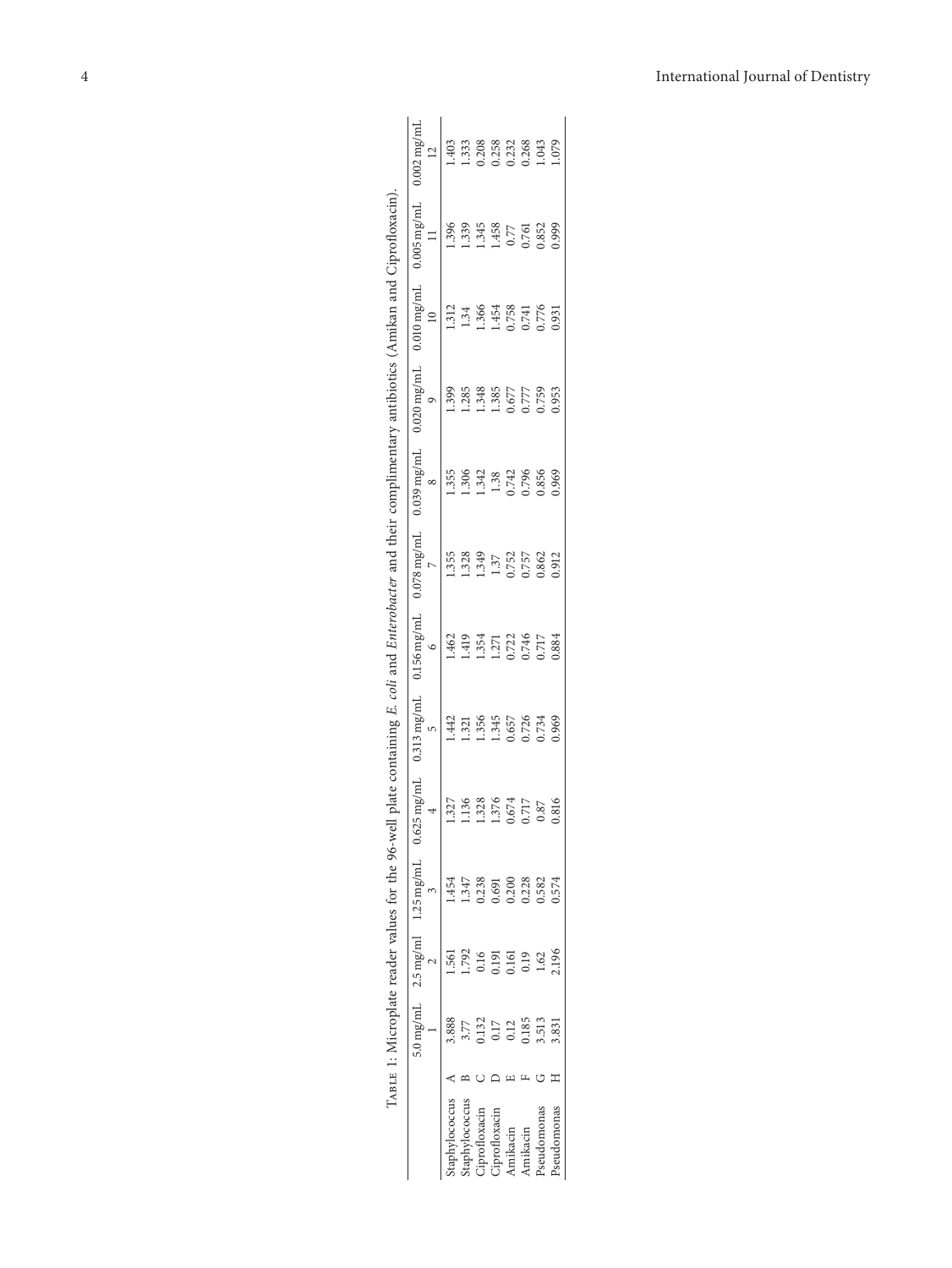toothbrush for 2 minutes, using a concentration of 5 mg/ml of the prepared solution. The teeth were then stored in saline between each exposure to the extract. Eight of the control teeth were brushed for 2 minutes with saline and stored again in saline to confirm that whitening was due to the active ingredient in the Juglans regia plant and not due to the brushing. The other seven teeth were untouched and kept stored in saline, to ensure that there was no color change due to either storage in saline or delayed staining from the tea solution. This process was repeated twice daily for 7 days. The teeth were stored in saline between exposures to the Juglans regia solution for the duration of the experiment. A second reading was taken on the eighth day using Vita EasyShade ® Advance 4.0 and noted. A comparison analysis in shade changes was conducted using paired t-test.

2.8. pH Test Preparation. A pH meter was used to measure the pH of different dilutions of the extract. A 2-fold serial dilution using saline was done on the extract of concentration 5 mg/ml: the MIC. 5 ml of saline was placed in each test tube, with exception of the first one, which contained 10 ml of the extract solution only. 5 ml from each test tube was transferred into the next resulting in 1 : 2 dilution. Each test tube was mixed well. Saline was used as a control to check the accuracy of the pH meter electrode. Following the instructions of the manufacturer, the electrode was rinsed with distilled water and dried using soft tissue to blot the liquid from the electrode before starting the experiment. The electrode was inserted in the first test tube (5 mg/ml), and the result was noted. The electrode was washed with distilled water between each reading to prevent contamination and to ensure the accuracy and precision of the readings. The same steps were followed for the other 3 test tubes, and their readings were noted.

#### 3. Results

3.1. The Extractive Constituents of Juglans regia. Twenty fatty acids, three sterols, six organic acids, mineral acids, and one antibiotic were identified in the extract with the presence of nine alcohol-containing compounds and 3 phenolic compounds with eight sugars as seen in Tables [3](#page-6-0) and [4.](#page-6-0)

3.2. Antimicrobial Test Results. After incubation of the two 96-well plates, the absence of turbidity was first visually assessed. The wells containing  $5.0$  mg/ml concentration of the extract and the following two dilutions were all dark in color. Lighter color and apparent turbidity were seen with the rest of the wells containing a decreasing concentration of the extract, the negative control, and the growth control, indicating bacterial growth. The absence of turbidity was seen with the highest three concentrations of the positive control and the media control, indicating the absence of bacteria.

A microplate reader was used to measure optical density at 570 nm. The lower the value given, the more the light transmission and less absorbance, indicating a low number of bacteria, and vice versa, as shown in Tables [1](#page-3-0) and [2.](#page-5-0) All wells

containing 5.0 mg/ml for all bacteria gave a value optical density value of 4 which is rounded to the nearest whole number. Wells containing 2.5 mg/ml extract gave an optical density value of 2 which is rounded to the nearest whole number for all bacteria. The remaining extract concentrations gave consecutively lower numbers as concentration decreased. Even though the highest concentrations were effective against bacteria, they showed high values due to the color of the extract which affected absorbance, compared to the positive control which showed lower values at high concentrations. Positive control with the highest antibiotic concentrations showed low optical density values which indicate that the antibiotics were effective against the tested bacteria. With further dilutions of the antibiotic, the subsequent optical density values given increased, as the antibiotic became less effective on bacteria. The negative control for all bacteria gave high values which indicate that there was no inhibition of growth due to DMSO. All media control gave optical density values below 0.4, which confirms that the broth used was not contaminated with bacteria.

A subculture analysis was done for wells containing the three highest concentrations 5.0 mg/ml, 2.5 mg/ml, and 1.25 mg/ml. The MIC for Enterobacter and E. coli was  $5.0$ mg/ml, whereas 2.5 mg/ml was found to be MIC for Staphylococcus and Pseudomonas.

3.3. Whitening Experiment. For the thirty tea-stained teeth, baseline and final readings of ADA bleaching guide, lightness, chroma, and hue were taken using Vita EasyShade ® Advance 4.0. A two-tailed paired sample t-test was used to compare the values of the readings before and after conducting the experiment. Chroma and ADA bleaching guide of the teeth brushed using the extract showed significant difference as shown in Table [5.](#page-7-0)

3.4. pH Test. pH value was determined using a digital pH meter, was found to be acidic for all tested samples, and became less acidic as the extract becomes more diluted with saline. Detailed results are shown in Figure 2.

Saline, which was used as a control, had a pH of 5.5.

### 4. Discussion

Bacterial plaque is the most important cause of gingival inflammation and dental caries. This study shows that the bark of Juglans regia has an antimicrobial effect and may be used in oral hygiene practices to reduce bacterial load. Juglans regia ethanolic extract at high concentrations proved to inhibit the growth of Staphylococcus, E. coli, Enterobacter, and Pseudomonas, while it had little or no effect at low concentrations. A previous study reported that the aqueous extract of the Juglans regia bark showed a significant inhibitory effect against Staphylococcus aureus, S. salivarius, and S. sanguinis, but it had no effect on S. mutans. The ethanolic extract, however, had a significant antimicrobial effect on all four bacteria[[7](#page-8-0)]. On the other hand, another study concluded that acetone extracts of Juglans regia are much more effective compared to aqueous extracts on salivary microbial flora samples from patients with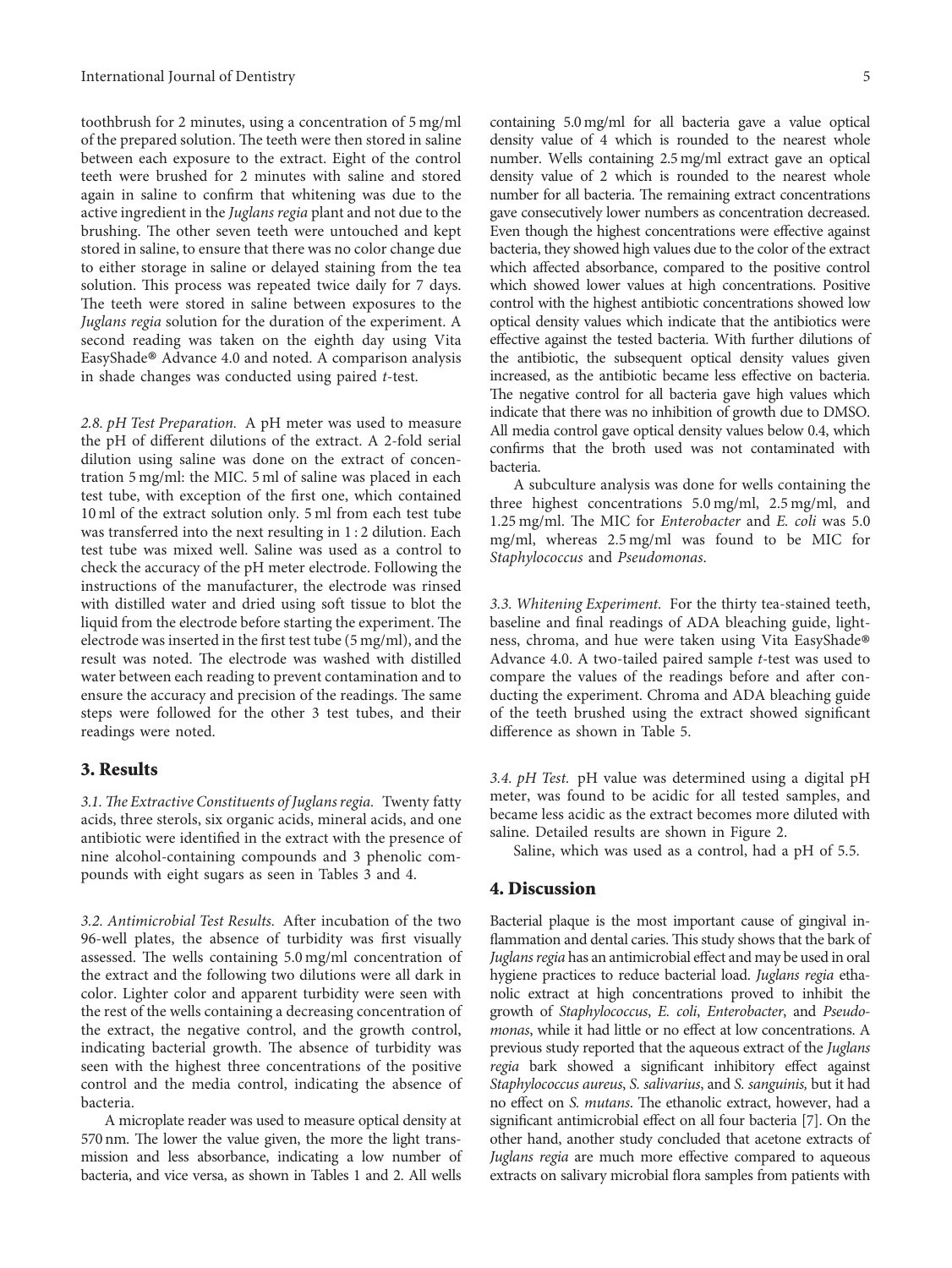<span id="page-5-0"></span>

|              |       |       |                                    |                   | te containing Staphylococ                              |                                |             |                  |                     |                                    |                     |                                        |
|--------------|-------|-------|------------------------------------|-------------------|--------------------------------------------------------|--------------------------------|-------------|------------------|---------------------|------------------------------------|---------------------|----------------------------------------|
|              |       |       | 5.0 mg/mL $2.5$ mg/ml $1.25$ mg/mL | mg/ml<br>0.625    | $0.313$ mg/m <sup><math>\overline{a}</math></sup><br>S | $56 \, \text{mg/m}$<br>$\circ$ | $078$ mg/mJ | $039$ mg/ml<br>∞ | $020 \text{ mg/ml}$ | $.010$ mg/m $^{\circ}$<br>$\equiv$ | $05 \, \text{mg/m}$ | 002 mg/m <sup>1</sup><br>$\frac{2}{2}$ |
| Coli         |       | 2.394 | 919                                |                   | $\overline{13}$                                        | 1.083                          | 1.064       | 1.049            | 1.073               | 0.953                              | .026                | .119                                   |
| Coli         | 8,909 | 2.367 | 1.604                              | $\frac{131}{298}$ | 1.044                                                  | 0.988<br>0.914                 | 1.038       | 0.98             | 0.984<br>0.971      | 0.837                              | 1.074               |                                        |
| mikacin      | 0.278 | 0.579 | 0.915                              | .961              | 0.999                                                  |                                | 1.016       | 0.946            |                     | 1.018                              | 1.053               | 1.093<br>0.362                         |
| Amikacin     | 0.325 | 0.601 | 0.858                              | ,947              | 1.015                                                  | 0.923                          | 0.966       | 0.996            | 0.944               | 0.972                              | 1.033               | 0.408                                  |
| iprofloxacin | 1.694 | 0.845 | .205                               | $.222$<br>$.191$  | 1.31                                                   | 1.301                          | 1.253       | 1.241            | 1.307               | 1.549                              | 1.322               | 0.225                                  |
| iprofloxacin | 191   | 0.966 | 1.226                              |                   | <u>.3</u>                                              | 1.154                          | 1153        | $\Xi$            | .051                | 1.456                              | 1.212               |                                        |
| interobacter | 3.887 | 2.38  | .408                               | .075              | <b>LO4</b>                                             | 1.258                          | 1.122       | 1.101            | 0.06                | 1.172                              | 1.171               | .183                                   |
| .nterobacter | .868  | 2.231 |                                    | .084              | .066                                                   | 1.236                          | 1.056       | .096             | .086                | 1.073                              | .091                |                                        |
|              |       |       |                                    |                   |                                                        |                                |             |                  |                     |                                    |                     |                                        |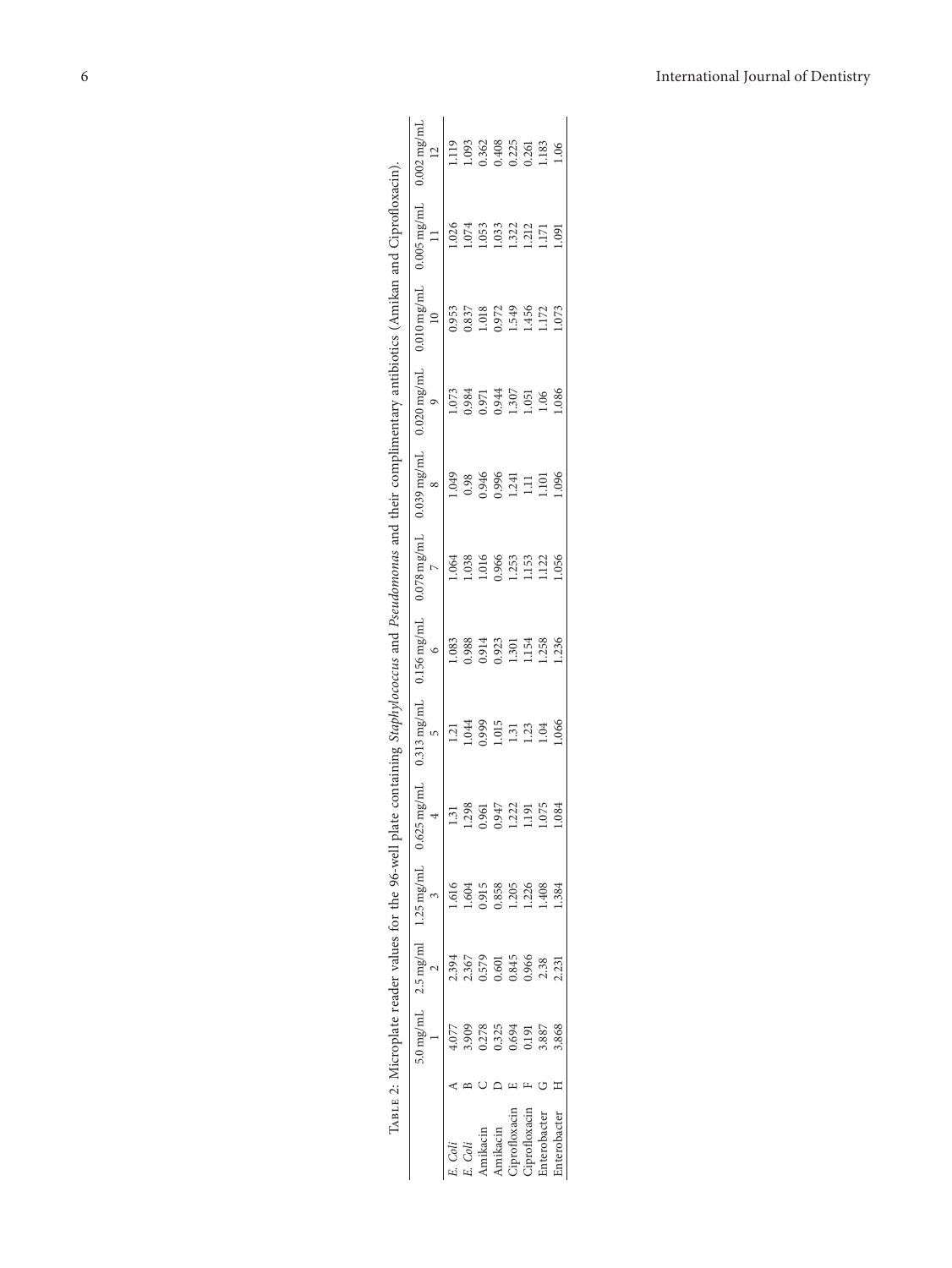<span id="page-6-0"></span>

| Fatty acid                               | Retention time |
|------------------------------------------|----------------|
| 4-methylvaleric acid                     | 9.621          |
| 4-hydroxybutanoic acid                   | 12.766         |
| 17-octadecynoic acid                     | 14.298         |
| Butanedioic acid                         | 14.345         |
| Nonanoic acid                            | 15.299         |
| Myristic acid                            | 25.368         |
| 10,13-octadecadienoic acid, methyl ester | 30.06          |
| Linoleic acid ethyl ester                | 31.251         |
| Pentacontanoic acid, ethyl ester         | 31.859         |
| 9,12-octadecadienoic acid                | 32.103         |
| 13-octadecenoic acid                     | 32.33          |
| 11-methyltricosane                       | 32.611         |
| Stearic acid, TMS derivative             | 32.678         |
| 2-hydroxyethyl palmitate                 | 34.142         |

|  |  |  | TABLE 3: Fatty acids identified in Juglans regia. |  |  |  |
|--|--|--|---------------------------------------------------|--|--|--|
|--|--|--|---------------------------------------------------|--|--|--|

| TABLE 4: Sterols identified in Juglans regia. |  |  |  |
|-----------------------------------------------|--|--|--|
|-----------------------------------------------|--|--|--|

| Sterol           | Retention time |
|------------------|----------------|
| Campesterol      | 47.187         |
| Stigmasterol     | 47.52          |
| Organic acid     |                |
| Lactic acid      | 8.898          |
| Ethanimidic acid | 9.865          |
| Glycolic acid    | 10.68          |
| Citric acid      | 24.722         |

dental caries [\[8](#page-8-0)]. The antimicrobial properties are attributed to the presence of cyclobutanol and 1,3-dioxolane-4-methanol, 2, 2-dimethyl in high percentage in the methanolic bark extract as shown in a study conducted by Ara et al. (2013) using gas chromatography-mass spectroscopy[[9](#page-8-0)]. Furthermore, the antimicrobial properties may also be attributed to the presence of phenolic compounds, terpenoids, alkaloids, flavonoids, and steroids [\[9\]](#page-8-0).

Juglan regia contains β-sitosterol, ascorbic acid, juglone, folic acid, regiolone, gallic acid, and quercetin-3-alpha-L-arabinoside[[10\]](#page-8-0). The present findings have disclosed that the pH of all the 2-fold serial dilutions beginning with a concentration of 5 mg/ml is acidic and hence can be due to the presence of these compounds. Paradoxically, a study conducted by Alkhawajah (1997) aimed to test the effect of Juglans regia on the pH of the saliva in vivo by providing a piece of Juglans regia to volunteers to brush their teeth with it. Within 40 minutes, saliva pH showed an elevation where it reached a maximum of 7.55. This increase in the pH lasted for 3 hours. The change in pH was due to the stimulation of the salivary gland which amplified the salivary flow rate, washing out and diluting acids [\[11](#page-8-0)].

Teeth discoloration can be categorized into intrinsic and extrinsic staining. Intrinsic staining is related to genetics, intake of high levels of fluoride, and antibiotics

during tooth formation, while extrinsic staining is due to environmental factors and colored compounds that are absorbed by the acquired dental pellicle on the surface of the tooth.

By showing a substantial difference in the chroma and ADA bleaching guide, the whitening experiment confirmed its efficacy on artificial extrinsic stain removal. This can be explained due to the acidic pH of the solution combined with the mechanical action of the brushing and using the abrasive powder. A study by Price et al. (2003) demonstrated the potential for acid-containing pastes to remove white, yellow, and brown stains from enamel by microabrasion action [\[12](#page-8-0)]. Upon intraoral use of the twig, the plant releases dark stains when wet by saliva which stains the soft tissues, including the gingiva. The perception of whiter teeth following the use of the Juglans regia twig may be experienced due to the contrast against the dark gingiva. Further studies are required to explore and identify the underlying mechanisms of whitening of Juglans regia extract as a solution and using the twig directly in vivo. Therefore, a long-term follow-up clinical trial with human subjects is required to show the difference in results between using the twig directly on the tooth surface, which is expected to cause abrasiveness, hence removing stains, and using the extract dissolved in a solution which was found to be acidic.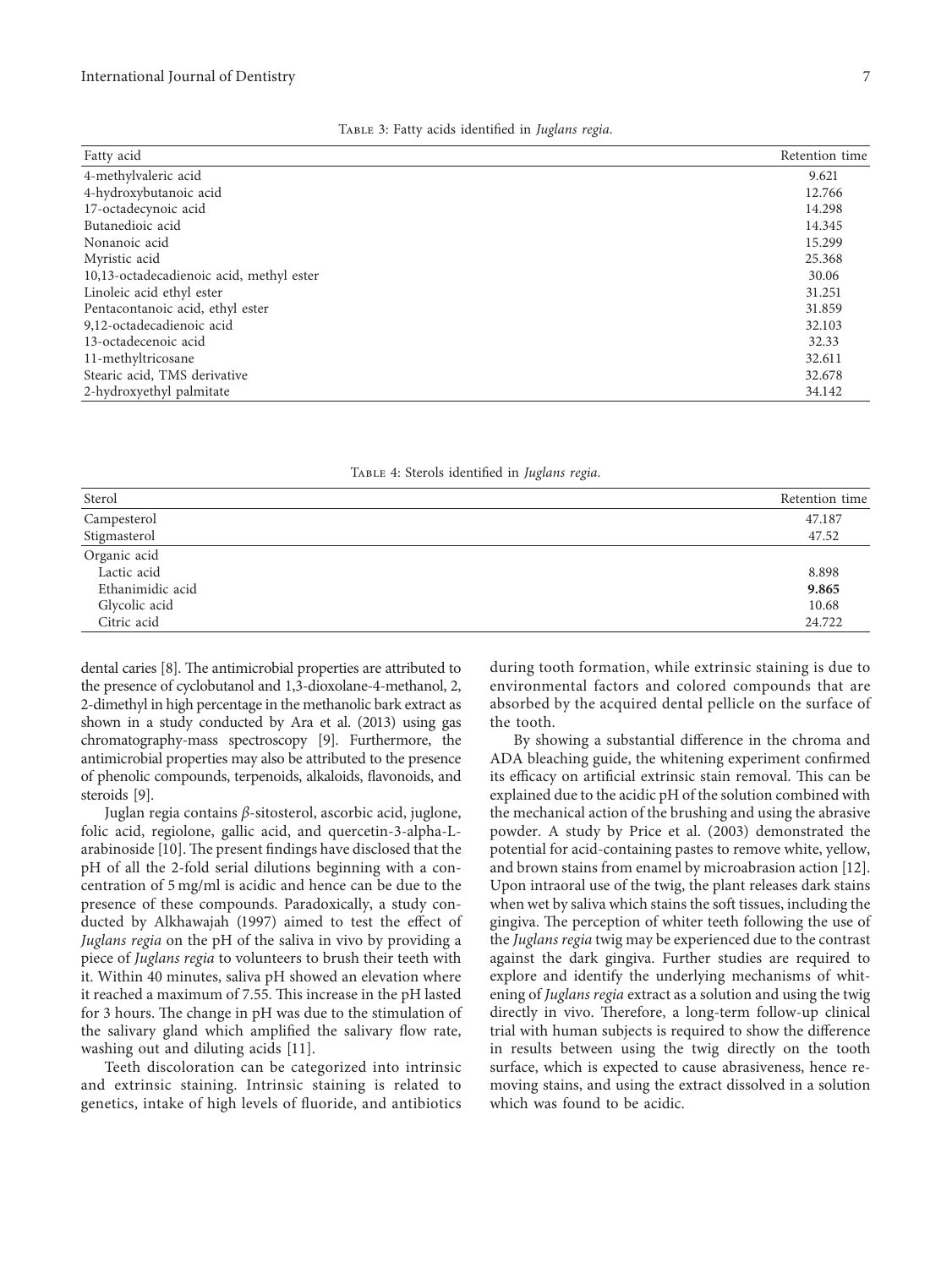<span id="page-7-0"></span>

|                                                      |               | Lightness                    |  |        | Hue                                                  |  |                                                                 | Chroma                                                                                                                                                                                                                                                             |  | ADA bleaching guide                                             |                                                                   |          |
|------------------------------------------------------|---------------|------------------------------|--|--------|------------------------------------------------------|--|-----------------------------------------------------------------|--------------------------------------------------------------------------------------------------------------------------------------------------------------------------------------------------------------------------------------------------------------------|--|-----------------------------------------------------------------|-------------------------------------------------------------------|----------|
| Tested groups                                        | <b>Before</b> | Mean ± SD Mean ± SD<br>After |  | Before | $T$ -test value Mean $\pm$ SD Mean $\pm$ SD<br>After |  | $T$ -test $P$ Before After<br>value Mean $\pm$ SD Mean $\pm$ SD |                                                                                                                                                                                                                                                                    |  | $T$ -test $P$ Before After<br>value Mean $\pm$ SD Mean $\pm$ SD | $T\text{-test}$ $\begin{array}{cc} P \\ \text{value} \end{array}$ |          |
| solution $(N = 15)$<br>Teeth brushed<br>with extract |               |                              |  |        |                                                      |  |                                                                 | $1.25 \pm 0.76$ $0.35 \pm 2.11$ $1.63$ $0.105$ $0.05$ $0.09 \pm 0.005$ $0.02 \pm 2.3.23$<br>$-0.02 \pm 2.02$<br>$-0.02 \pm 2.02$<br>$-0.02 \pm 2.02$<br>$-0.02 \pm 2.02$<br>$-0.02 \pm 2.02$                                                                       |  |                                                                 |                                                                   | $&0.04*$ |
| solution $(N=8)$<br>Teeth brushed<br>with saline     |               |                              |  |        |                                                      |  |                                                                 | $0.70 + 0.94 + 0.97 + 1.56 + 0.97 + 1.26 + 1.26 + 1.26 + 1.27 + 0.98 + 1.65 + 1.65 + 1.65 + 1.82 + 0.84 + 1.76 + 0.03 + 1.78 + 1.78 + 1.78 + 1.27 + 0.98 + 1.79 + 1.79 + 1.79 + 1.79 + 1.79 + 1.79 + 1.79 + 1.79 + 1.79 + 1.79 + 1.79 + 1.79 + 1.79 + 1.79 + 1.79$ |  |                                                                 |                                                                   | > 0.05   |
| Teeth stored in<br>saline only<br>$(N = 7)$          |               |                              |  |        |                                                      |  |                                                                 | $1.73 \pm 1.06$ $1.63 \pm 0.93$ $1.00$ $> 0.05$ $2.07 \pm 1.27$ $0.47 \pm 0.32$ $1.96$ $> 0.05$ $1.33 \pm 0.49$ $-1.37 \pm 0.40$ $-1.37 \pm 0.40$ $> 0.05$ $27.33 \pm 2.89$ $25.00 \pm 1.37$ 3.50 $> 0.05$                                                         |  |                                                                 |                                                                   |          |
| Simificant difference at $D \geq 0.05$               |               |                              |  |        |                                                      |  |                                                                 |                                                                                                                                                                                                                                                                    |  |                                                                 |                                                                   |          |

| ı<br>١                                  |
|-----------------------------------------|
| i                                       |
| i<br>ı<br>ı                             |
| 氵<br>-----------<br>ı                   |
| l<br>١<br>ľ<br>j<br>$\vdots$<br>ı<br>Î  |
| ŀ<br>ł<br>ļ<br>$\overline{\phantom{a}}$ |
| $\ddot{\phantom{a}}$<br>í<br>j          |
| ľ<br>ľ                                  |
| í                                       |
| ï                                       |
| j<br>ť<br>ı<br>I                        |

Significant difference at  $P < 0.05$ ∗Significant difference at *P* < 0*.*05